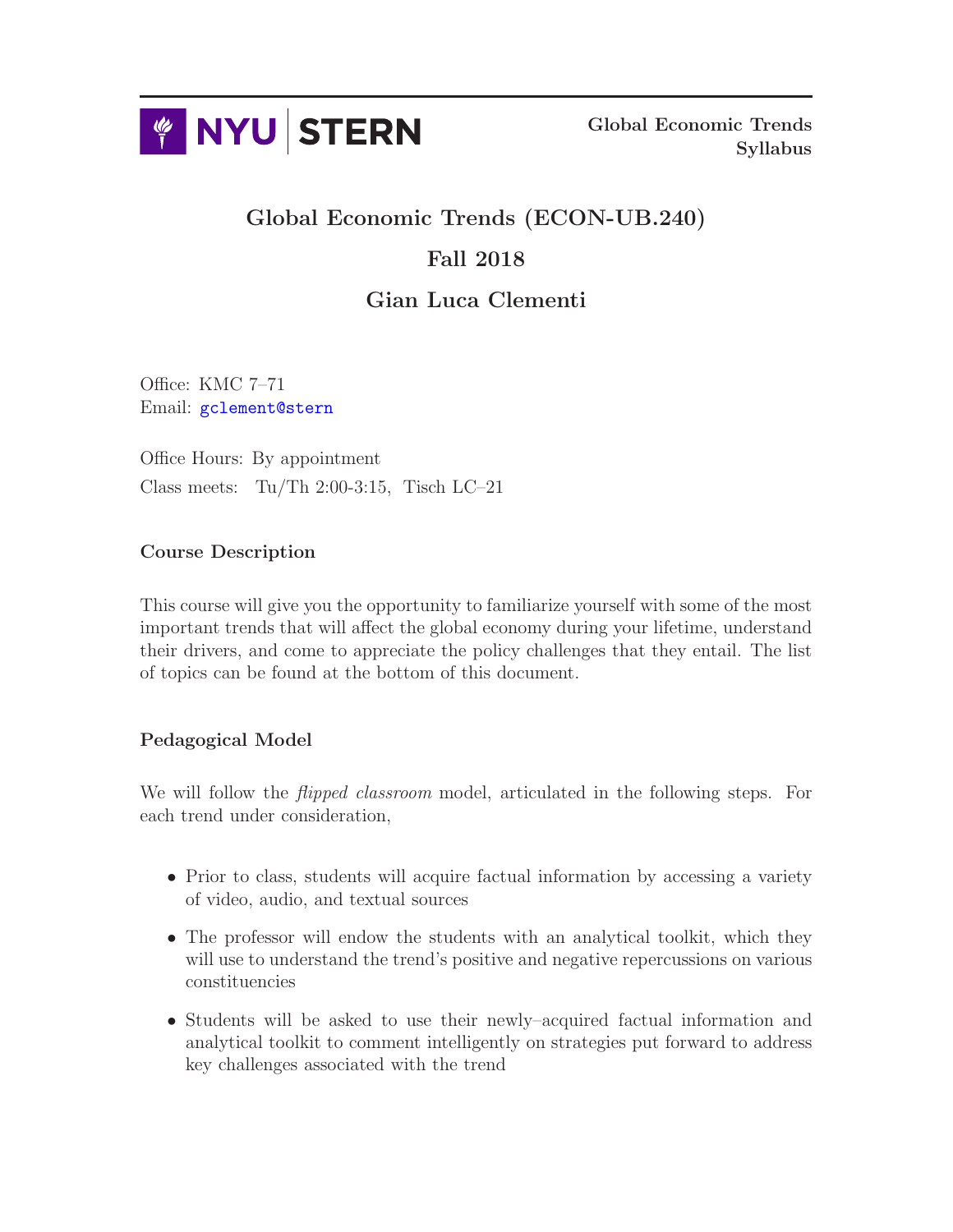#### **Prerequisites**

The class is going to be challenging and will require a substantial amount of work. Your proficiency will depend in part on your knowledge of elementary but important notions of economics, statistics, and mathematics.

#### Help

There may be times when you will need a little help. If this happens, I strongly encourage you to come to see me. If you email me, I'll try my best to get back to you by the end of the day.

#### Course Materials

The course materials consist of:

- Readings and Videos. I will ask you to watch videos as well as read texts drawn from blogs, general–interest publications, business press, and academic journals.
- Slides. I will distribute them on the day I show them in class. After that, they will be available for download from NYU Classes. Notice that, by definition, slides are not self–contained. I distribute them with the purpose of reducing the time devoted to note–taking.

#### Coursework and Evaluation

- *Quizzes*. These are very short assignments which you'll be able to complete on NYU Classes. The main purpose is to give you one more incentive to complete the readings ahead of class. The due dates are indicated in the calendar. Given the stated goal of these assignments, (i) you are not allowed to discuss your answers with your classmates and (ii) late submissions will not be accepted for any reason.
- *Participation*. You can contribute in a variety of ways, which include coming to class on time and prepared, asking and answering questions, and refraining from interfering with your classmates' learning.
- Weakly Presentations. Students will be asked to make several short presentations throughout the semester. Such presentation are central to our pedagogical model. In every instance, students will be partitioned in groups of size 2. The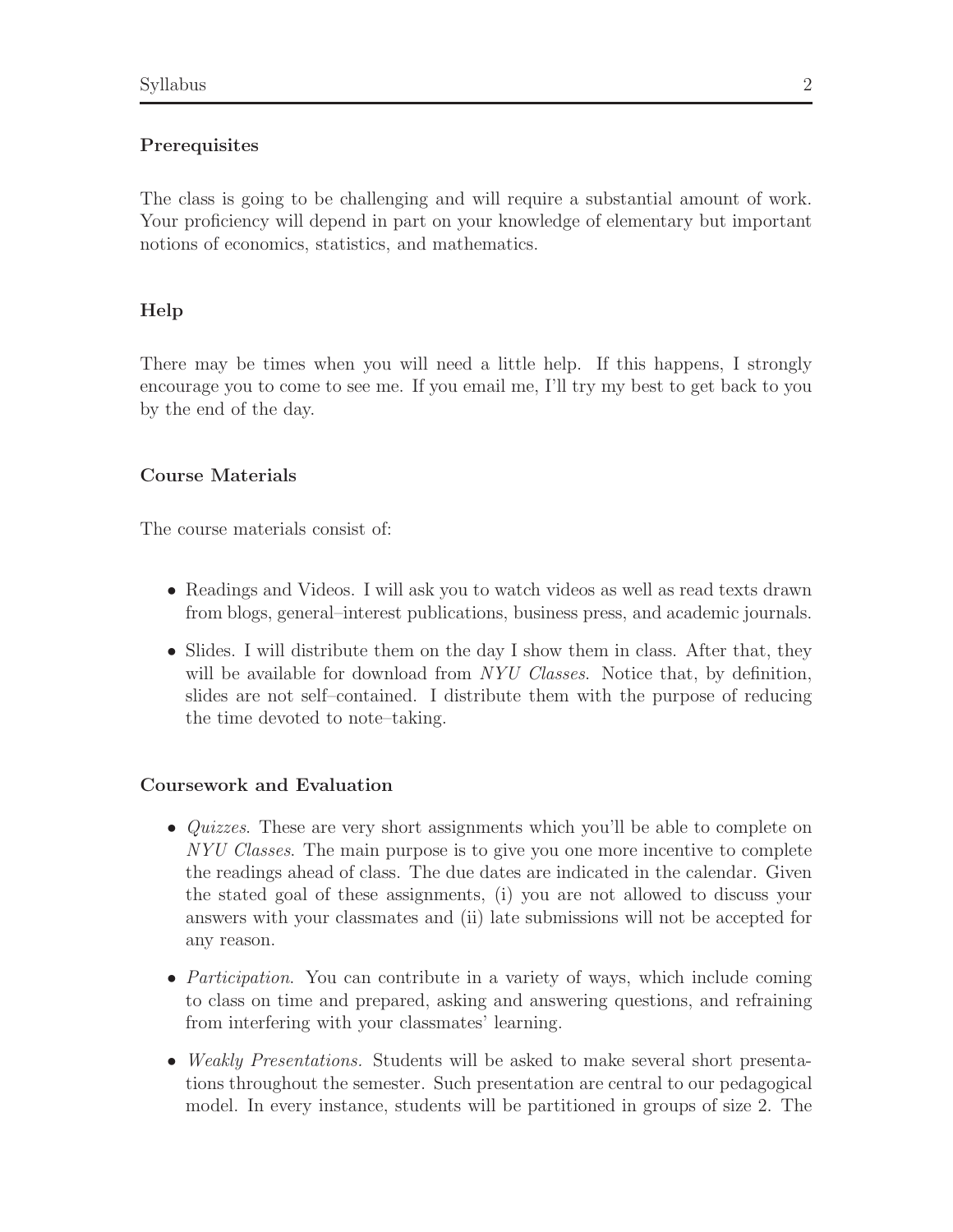composition will be determined randomly and will change weekly. While all groups will prepare and hand in their slides, only four will be asked to actually present.

• Final Presentation. In their final presentation, students will be asked to accomplish either one of the following objectives: (a) identify a business opportunity generated by one of the trends analyzed in class and develop a business plan to profit from it; (b) identify a policy challenge induced by one of the trends and introduce an innovative solution to tackle it.

Your grade for the course will depend on your participation and on the quality of your presentations, according to the following weighing scheme:

| Quizzes (Best 9 of 12)      | 10% |
|-----------------------------|-----|
| Participation               | 20% |
| <b>Weakly Presentations</b> | 50% |
| Final Presentation          | 20% |

#### Honor Code

At Stern we believe that honesty and integrity are necessary for a rewarding educational experience. These qualities form the basis for the strong trust among members of the community (students, faculty, and administrators) that is essential for educational excellence. The [Honor Code](http://www.stern.nyu.edu/sites/default/files/assets/documents/NYU_Stern_Code_of_Conduct%20Feb16.pdf) requires each student to act with integrity in all academic activities and to hold his or her peers to the same standard.

We also hold ourselves to a high standard of professional behavior. Accordingly, lateness, using cell phones, holding private conversations, using your laptop for anything but note–taking, and indeed any behavior that disrupts me or your colleagues will be considered inappropriate. Repeated violations of this standard will affect your participation grade.

#### NYU Classes

By now you are probably familiar with NYU's course management software. During the term, you will be able to use it to view all classes (I will post links to the streaming videos), as well as download slides and readings.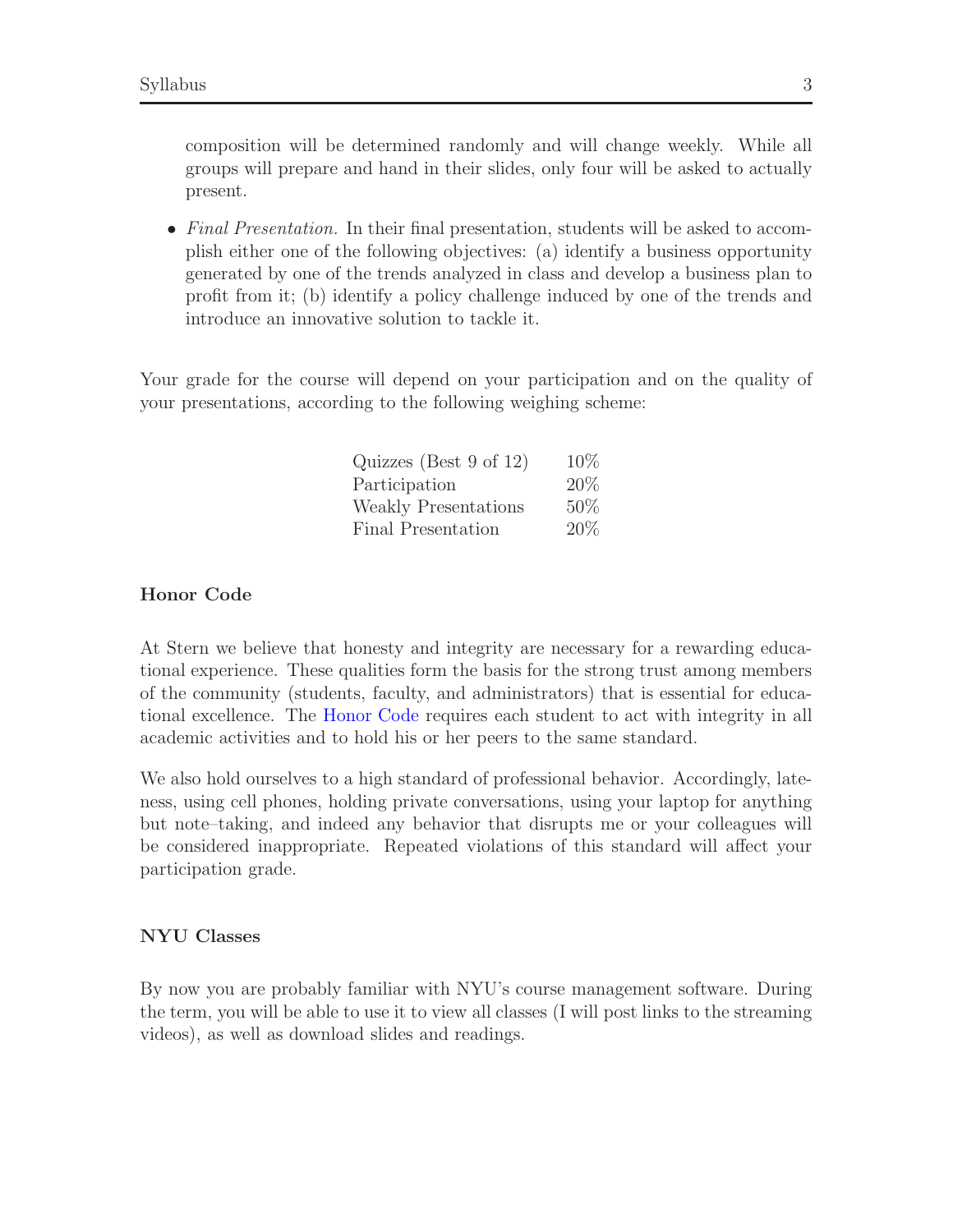#### Disability

If you have a qualified disability and will require academic accommodation during this course, please contact the [Moses Center](http://www.nyu.edu/csd/) for Students with Disabilities (CSD, 998–4980) and provide me with a letter from them verifying your registration and outlining the accommodations they recommend.

#### Feedback

Your feedback is very important to me. Your comments, suggestions, and critiques, on every aspect of the class, are welcome at any time during the term. Please feel free to address them to me either in person or by email.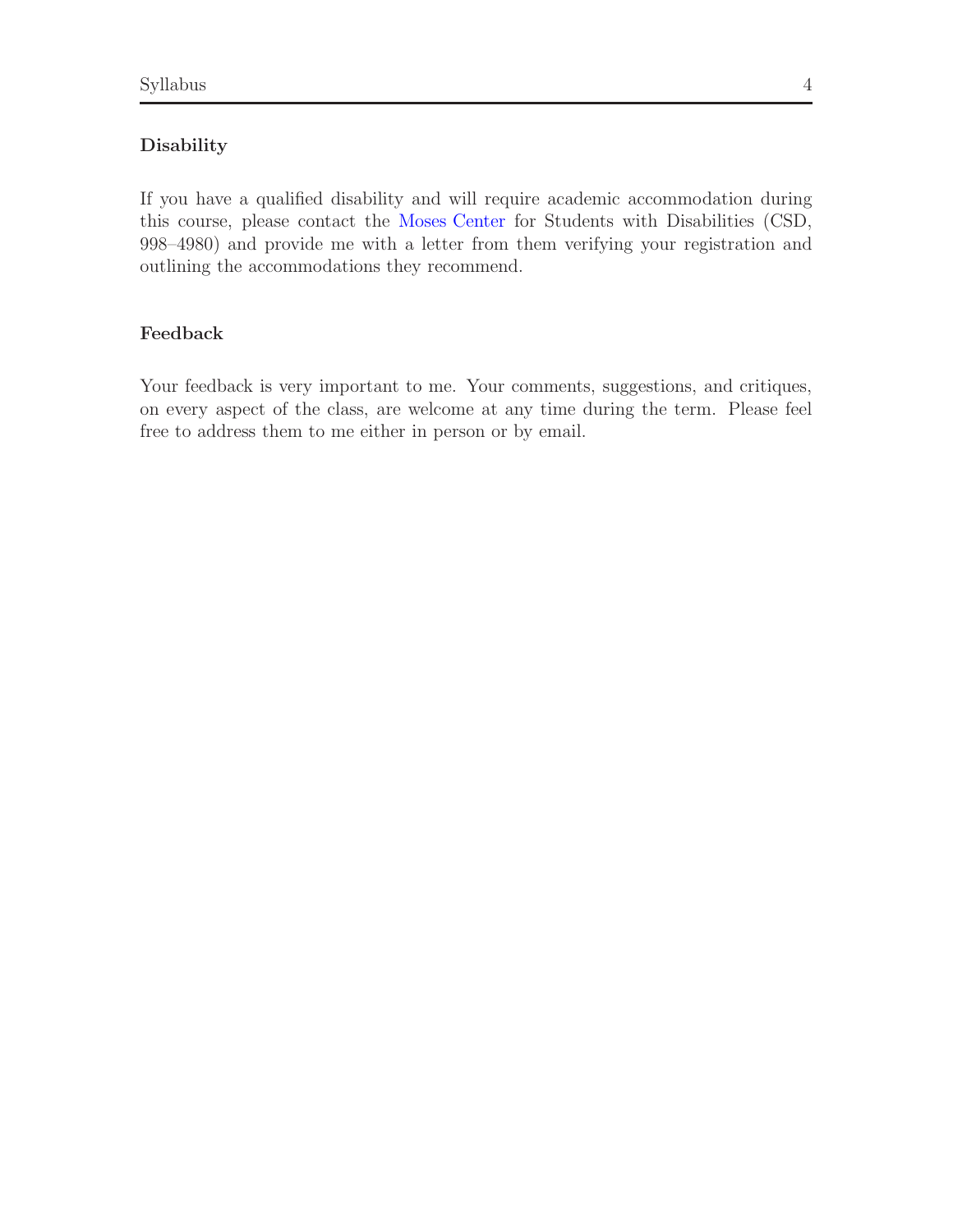# Topics

- 1. Population Growth. The world's population has reached the 7.5 billion mark.
	- (a) Is world population going to keep growing? At what rate?
	- (b) What are going to be the consequences of population growth for economic development and, more in general, people's well–being?
	- (c) Is the distribution of population across countries going to change in a dramatic fashion?
	- (d) If yes, what are going to be the economic consequences of such change?
- 2. Aging. The worldwide median age increased from 23 to 28 over the last sixty years or so. The same stat is currently as high as 45 in Japan and as low as 17 in Burkina Faso.
	- (a) Will population keep on aging?
	- (b) What are going to be the consequences of aging for labor productivity, economic development, and people's well–being?
- 3. Migration. The history of migration is the history of mankind, as humans never stopped moving in search for better opportunities. Yet, in modern societies migration is often a contentious issue.
	- (a) Are immigrants' wages lower than those of natives?
	- (b) Do immigrants' wages increase faster than those of natives?
	- (c) How do second-generation immigrants fare?
	- (d) What's the impact of immigration on the salary and employment of natives?
	- (e) Are immigrants more likely than natives to be on welfare?
- 4. Economic Inequality. Economic inequality measured by the within–country differences in income and wealth has increased remarkably in most developed countries.
	- (a) What are the main determinants of the recent trends in inequality? International trade? Technological change? Policy?
	- (b) What is the effect of inequality on economic growth, if any?
	- (c) What are the likely effects of the policies that are deemed to reduce inequality according to their proponents?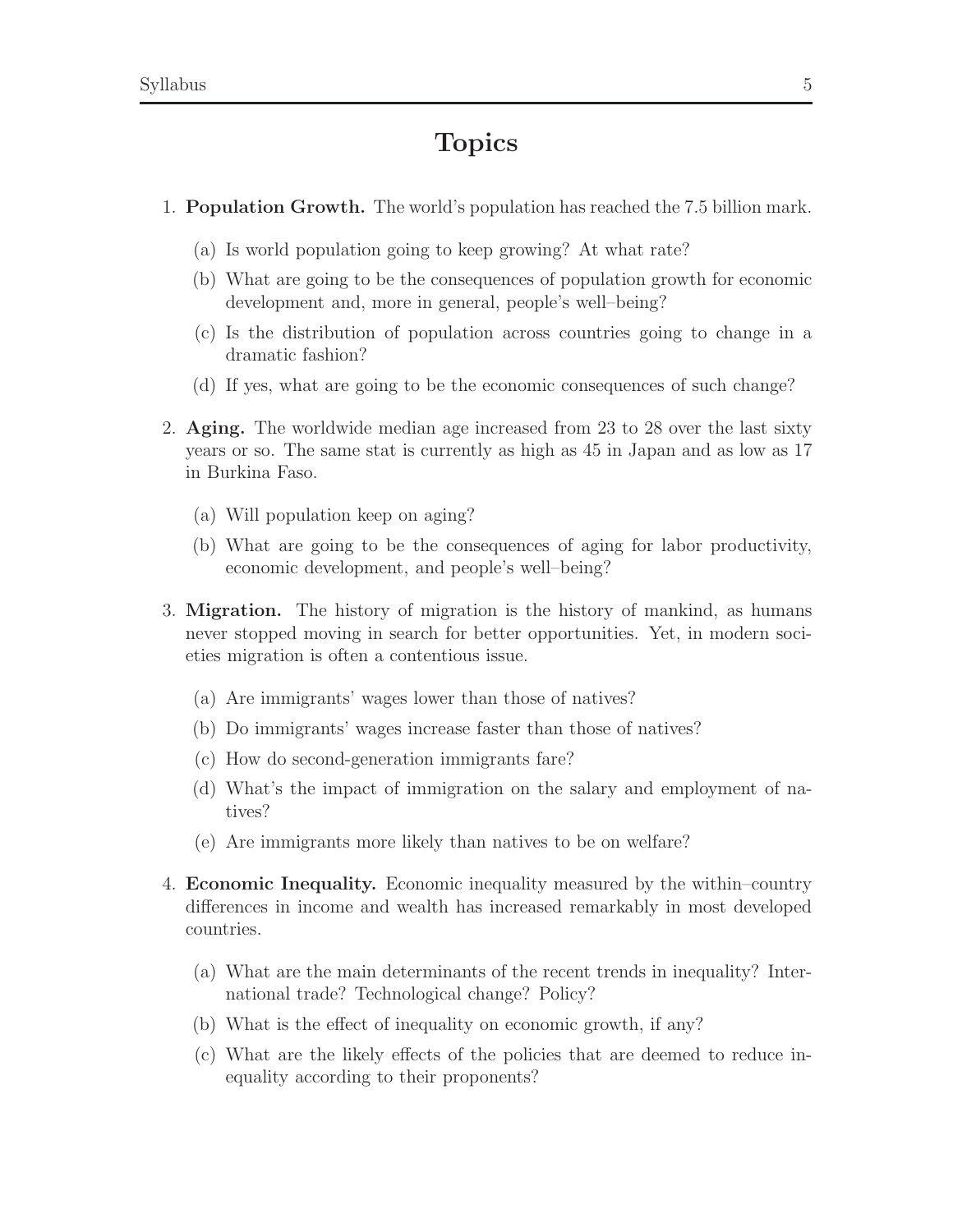- 5. Technological Progress. Food regimen and life expectancy in the early 18th century were not very different from those experienced two thousand years earlier. On the other hand, thanks to unprecedented technological progress, today a sizeable portion of world population enjoys a life style that is way better than anything experienced by even the most affluent inhabitants of Imperial England.
	- (a) Is technological progress beneficial to everyone?
	- (b) Does technological progress destroy jobs?
	- (c) Did technological progress slow down in recent years? Will it eventually stop?
- 6. Globalization. Globalization is a catch–all term used to define the increase in cross–country flows of information, people, financial resources, goods, and services. We are now a couple of decades into the second large globalization wave, the first being the one that started in early 20th century and came to an end with World War II.
	- (a) Does globalization benefit all countries?
	- (b) Within every country, does globalization benefit everyone?
	- (c) Is globalization going to continue in the near future?
- 7. Education. Excellence in human capital is key in developing and retaining comparative advantage in the production of the most advanced products and services. It follows that in recent years media and policy–makers have dramatically increased their attention towards the education sector.
	- (a) What is the role of education in economic development?
	- (b) Different countries follow rather different educational models. Are some better than others? Why?
	- (c) What are the pros and cons of the various school reform proposals considered in the public debate?
- 8. Urbanization. Fact: People are moving to cities, everywhere. They must have good reasons for doing that. Yet, urbanization raises a number of challenges for modern societies.
	- (a) What are the key drivers of urbanization?
	- (b) How does urbanization affect economic growth?
- 9. **Congestion.** "Too many" people wishing to use a finite resource  $-$  a bridge, for example, or a tunnel – results in rationing. That is, somebody will be allowed to use the resource only with delay. We say that that resource suffers from congestion.